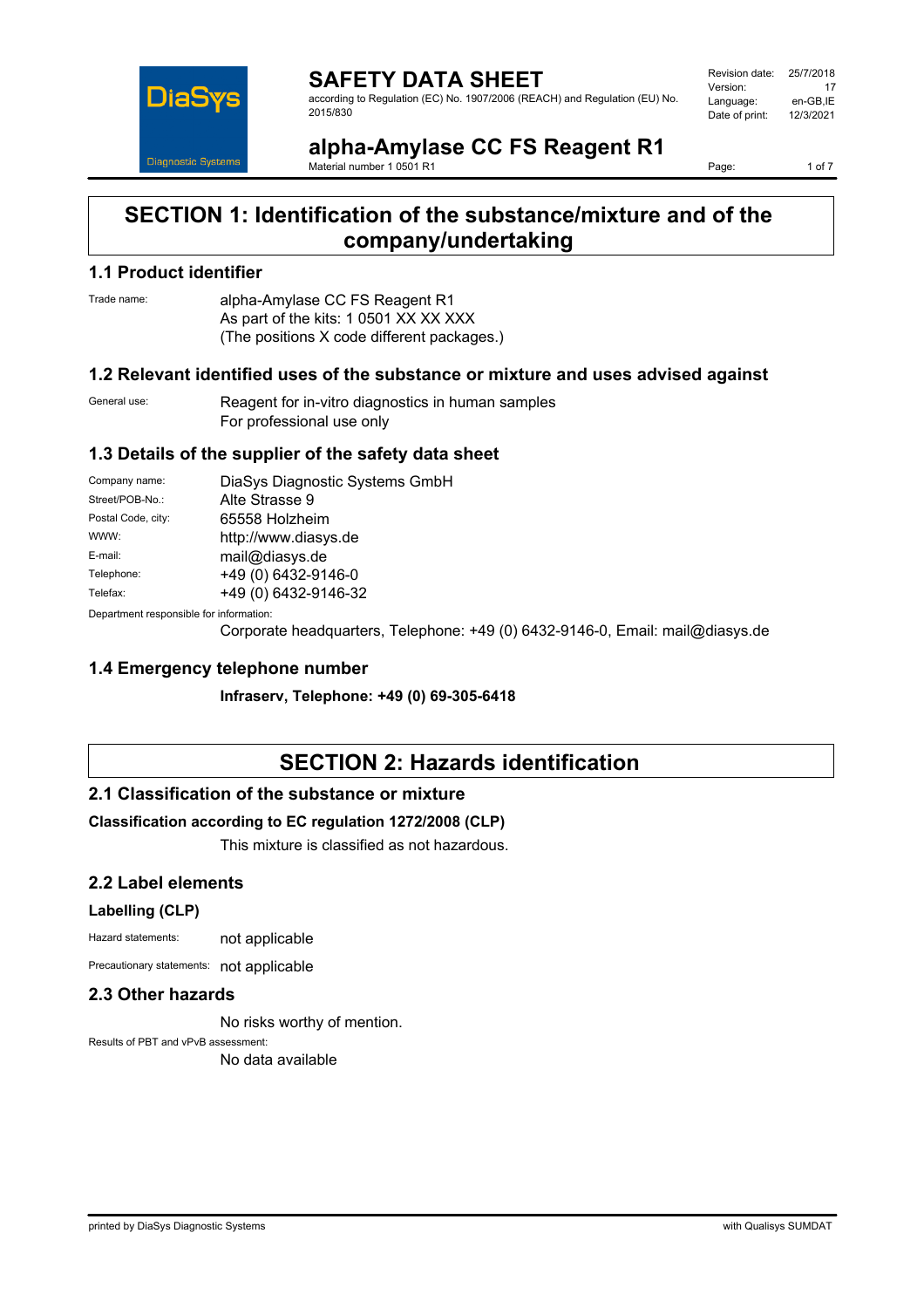

#### **SAFETY DATA SHEET** according to Regulation (EC) No. 1907/2006 (REACH) and Regulation (EU) No. 2015/830

| Revision date: | 25/7/2018 |
|----------------|-----------|
| Version:       | 17        |
| Language:      | en-GB.IE  |
| Date of print: | 12/3/2021 |
|                |           |

**alpha-Amylase CC FS Reagent R1** Material number 1 0501 R1

Page: 2 of 7

# **SECTION 3: Composition / information on ingredients**

## 3.1 Substances: not applicable

# **3.2 Mixtures**

Chemical characterisation: Aqueous solution

Additional information: Preparation does not contain dangerous substances above limits that need to be mentioned in this section according to applicable EU-legislation. Contains Sodium azide (0.95 g/L) as preservative.

# **SECTION 4: First aid measures**

### **4.1 Description of first aid measures**

In case of inhalation: Provide fresh air. In case of respiratory difficulties seek medical attention.

Following skin contact: Change contaminated clothing.

Remove residues with water. In case of skin reactions, consult a physician.

- After eye contact: Immediately flush eyes with plenty of flowing water for 10 to 15 minutes holding eyelids apart. Remove contact lenses, if present and easy to do. Continue rinsing. In case of troubles or persistent symptoms, consult an opthalmologist.
- After swallowing: Rinse mouth thoroughly with water. Do not induce vomiting without medical advice. Have victim drink large quantities of water, with active charcoal if possible. Seek medical attention. Never give anything by mouth to an unconscious person.

### **4.2 Most important symptoms and effects, both acute and delayed**

No data available

### **4.3 Indication of any immediate medical attention and special treatment needed**

Treat symptomatically.

# **SECTION 5: Firefighting measures**

### **5.1 Extinguishing media**

Suitable extinguishing media:

Product is non-combustible. Extinguishing materials should therefore be selected according to surroundings.

### **5.2 Special hazards arising from the substance or mixture**

Fires in the immediate vicinity may cause the development of dangerous vapours.

### **5.3 Advice for firefighters**

Special protective equipment for firefighters:

In case of surrounding fires: Wear self-contained breathing apparatus.

Additional information: Hazchem-Code: -

Do not allow fire water to penetrate into surface or ground water.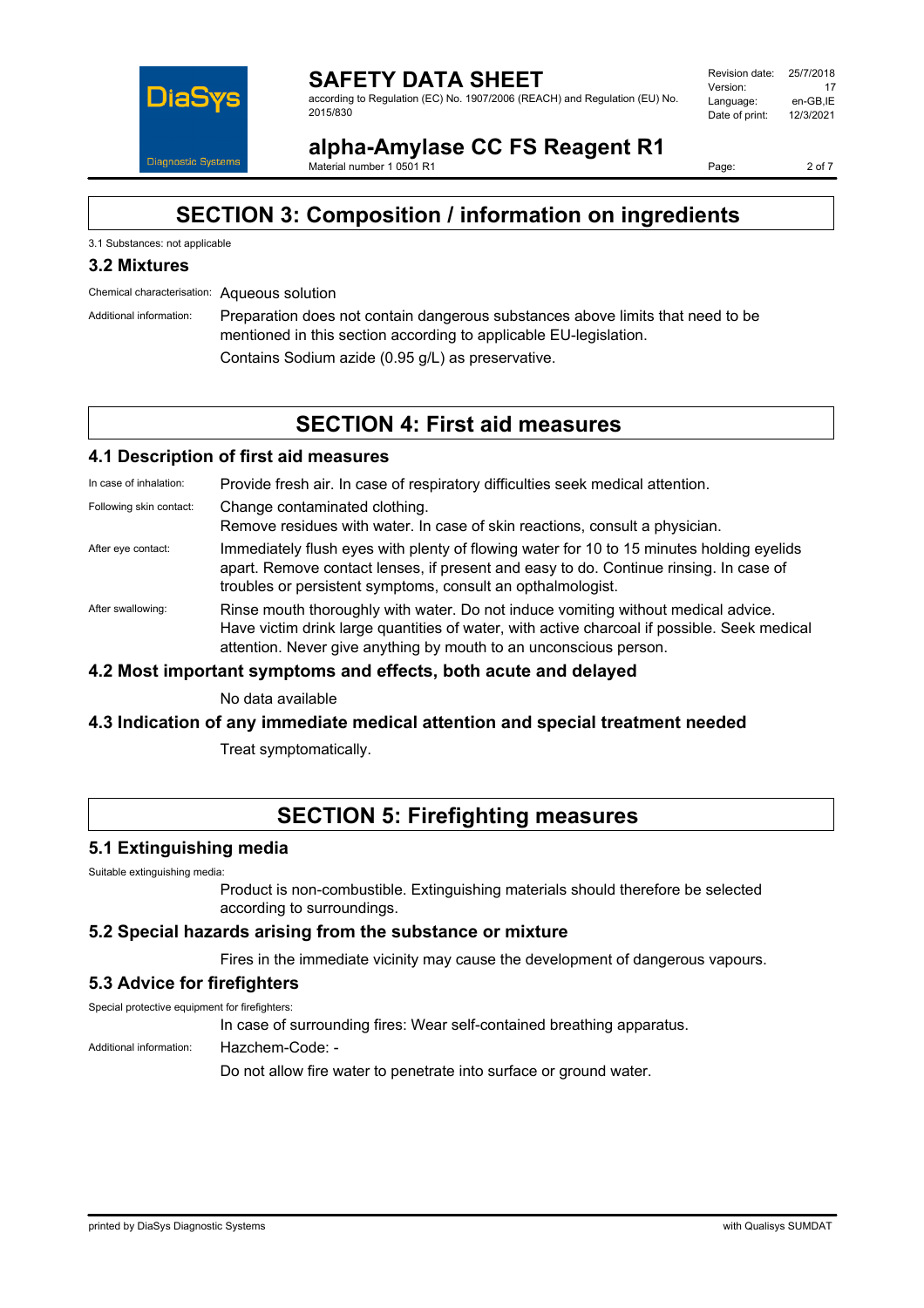

according to Regulation (EC) No. 1907/2006 (REACH) and Regulation (EU) No. 2015/830

| Revision date: | 25/7/2018 |
|----------------|-----------|
| Version:       | 17        |
| Language:      | en-GB.IE  |
| Date of print: | 12/3/2021 |
|                |           |

**alpha-Amylase CC FS Reagent R1**

Material number 1 0501 R1

Page: 3 of 7

# **SECTION 6: Accidental release measures**

# **6.1 Personal precautions, protective equipment and emergency procedures**

Avoid contact with skin and eyes. Do not breathe vapours. Wear appropriate protective equipment.

## **6.2 Environmental precautions**

Do not allow to penetrate into soil, waterbodies or drains.

### **6.3 Methods and material for containment and cleaning up**

Soak up with absorbent materials such as sand, siliceus earth, acid- or universal binder. Store in special closed containers and dispose of according to ordinance. Wash spill area with plenty of water.

# **6.4 Reference to other sections**

Refer additionally to section 8 and 13.

# **SECTION 7: Handling and storage**

# **7.1 Precautions for safe handling**

Advices on safe handling: Provide adequate ventilation, and local exhaust as needed. Avoid contact with skin and eyes. Do not breathe vapours. Keep all containers, equipment and working place clean. Wear appropriate protective equipment. Wash hands before breaks and after work. Do not eat, drink or smoke when using this product.

### **7.2 Conditions for safe storage, including any incompatibilities**

Requirements for storerooms and containers:

Keep containers tightly closed and at a temperature between 2 °C and 8 °C. Protect from light.

Hints on joint storage: Do not store together with: Acids, alkalis.

# **7.3 Specific end use(s)**

No information available.

# **SECTION 8: Exposure controls/personal protection**

#### **8.1 Control parameters**

Additional information: Contains no substances with occupational exposure limit values.

### **8.2 Exposure controls**

Provide good ventilation and/or an exhaust system in the work area.

### **Personal protection equipment**

#### **Occupational exposure controls**

| Respiratory protection: | Provide adequate ventilation.                                                                                                                                                                        |
|-------------------------|------------------------------------------------------------------------------------------------------------------------------------------------------------------------------------------------------|
| Hand protection:        | Protective gloves according to EN 374.<br>Glove material: Nitrile rubber - Breakthrough time: >480 min.<br>Observe glove manufacturer's instructions concerning penetrability and breakthrough time. |
| Eye protection:         | Tightly sealed goggles according to EN 166.                                                                                                                                                          |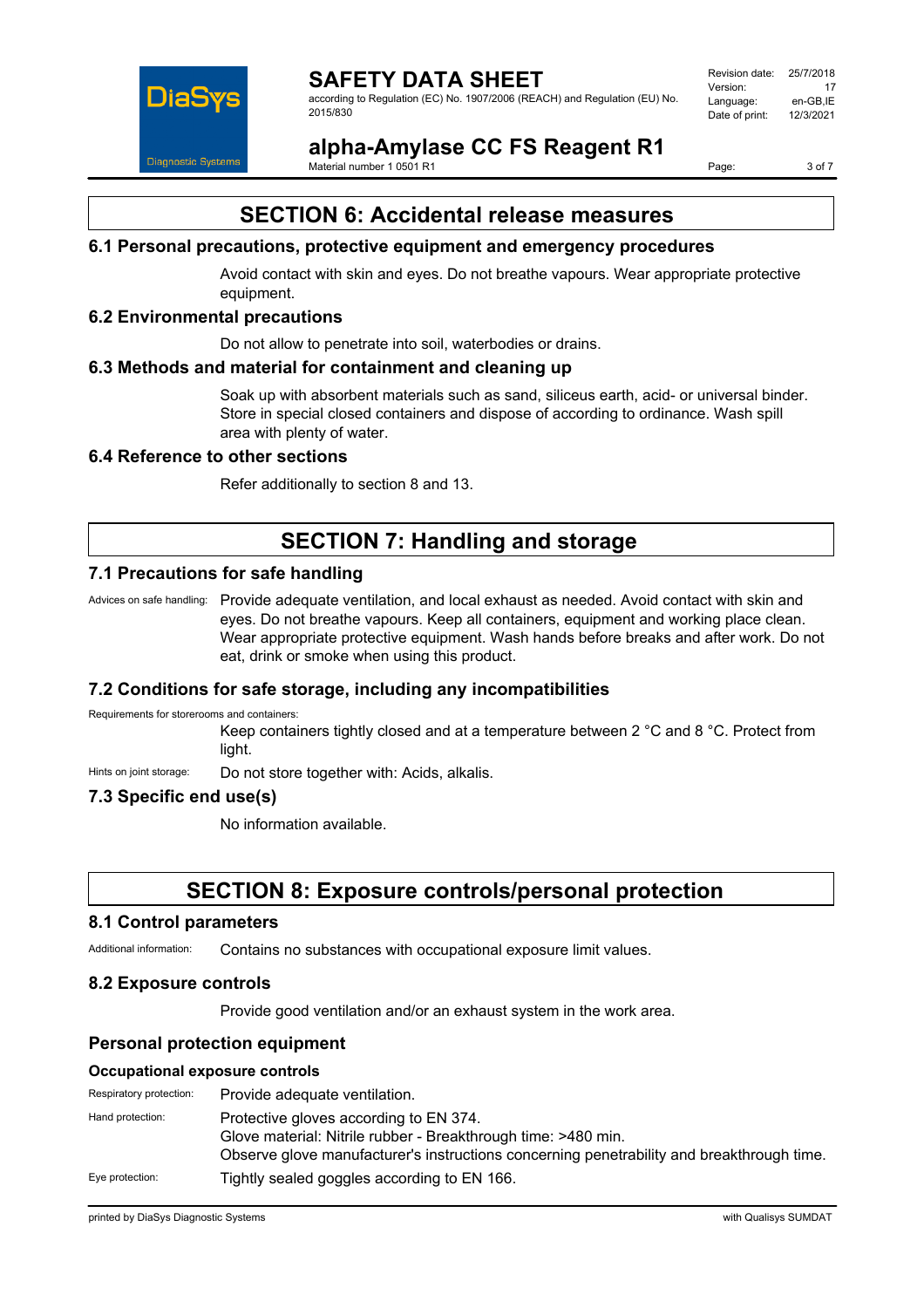

according to Regulation (EC) No. 1907/2006 (REACH) and Regulation (EU) No. 2015/830

| Revision date: | 25/7/2018 |
|----------------|-----------|
| Version:       | 17        |
| Language:      | en-GB.IE  |
| Date of print: | 12/3/2021 |
|                |           |

**alpha-Amylase CC FS Reagent R1**

Material number 1 0501 R1

Body protection: Wear suitable protective clothing.

General protection and hygiene measures:

Avoid contact with skin and eyes. Change contaminated clothing. Wash hands before breaks and after work. Do not breathe vapours. Do not eat, drink or smoke when using this product.

# **SECTION 9: Physical and chemical properties**

### **9.1 Information on basic physical and chemical properties**

| Appearance:                              | Colour: colourless, clear |
|------------------------------------------|---------------------------|
| Odour:                                   | odourless                 |
| Odour threshold:                         | No data available         |
| pH:                                      | at 37 °C: 7.15            |
| Melting point/freezing point:            | No data available         |
| Initial boiling point and boiling range: | No data available         |
| Flash point/flash point range:           | not combustible           |
| Evaporation rate:                        | No data available         |
| Flammability:                            | No data available         |
| Explosion limits:                        | No data available         |
| Vapour pressure:                         | No data available         |
| Vapour density:                          | No data available         |
| Density:                                 | at 20 °C: 1.009 g/mL      |
| Water solubility:                        | completely miscible       |
| Partition coefficient: n-octanol/water:  | No data available         |
| Auto-ignition temperature:               | No data available         |
| Decomposition temperature:               | No data available         |
| Viscosity, kinematic:                    | No data available         |
| Explosive properties:                    | No data available         |
| Oxidizing characteristics:               | No data available         |
|                                          |                           |

# **9.2 Other information**

Additional information: No data available

# **SECTION 10: Stability and reactivity**

# **10.1 Reactivity**

refer to 10.3

## **10.2 Chemical stability**

Stable under recommended storage conditions.

# **10.3 Possibility of hazardous reactions**

No hazardous reactions known.

# **10.4 Conditions to avoid**

Protect against heat /sun rays.

Page: 4 of 7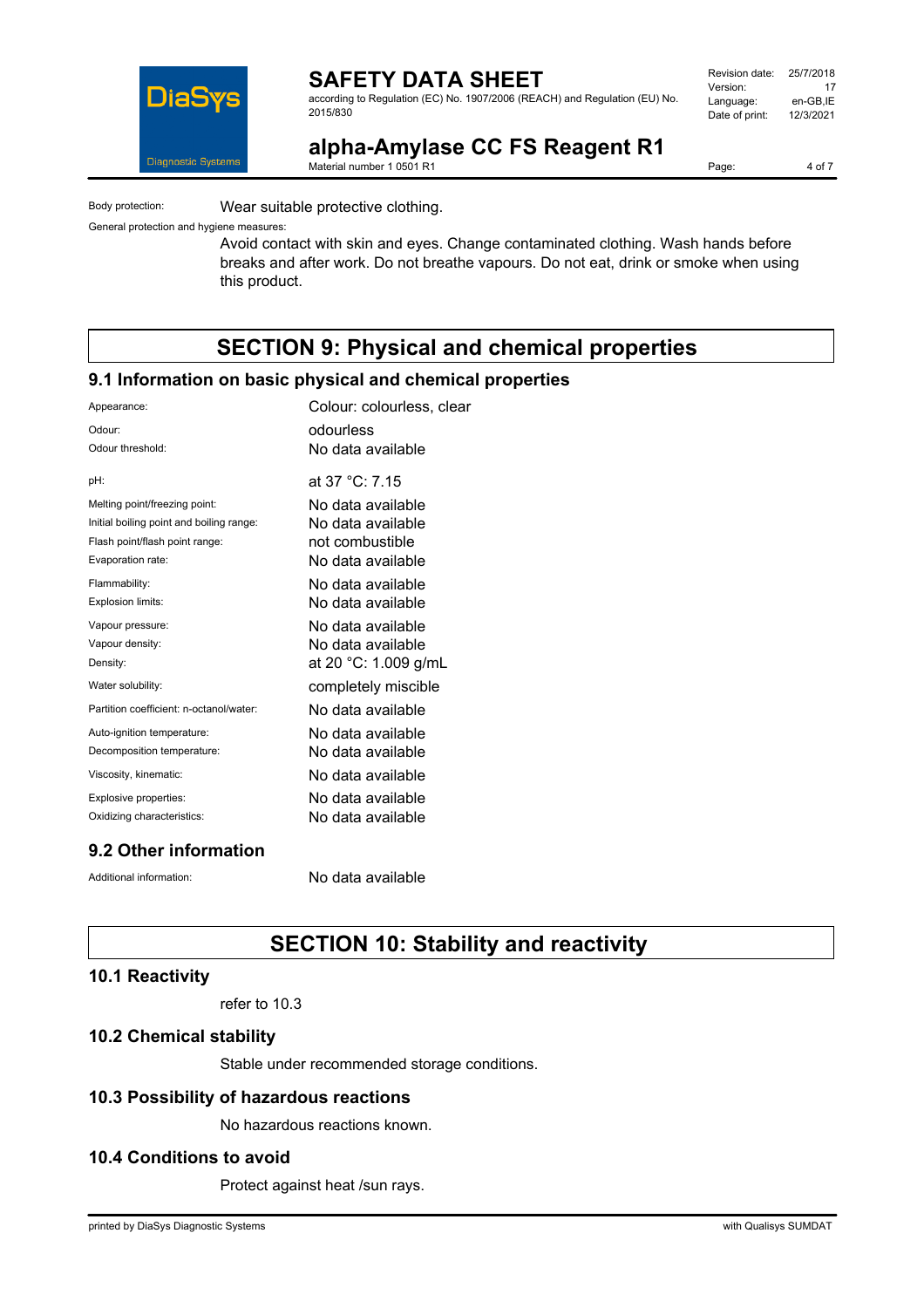

according to Regulation (EC) No. 1907/2006 (REACH) and Regulation (EU) No. 2015/830

| Revision date: | 25/7/2018 |
|----------------|-----------|
| Version:       | 17        |
| Language:      | en-GB.IE  |
| Date of print: | 12/3/2021 |
|                |           |

# **alpha-Amylase CC FS Reagent R1**

Material number 1 0501 R1

Page: 5 of 7

# **10.5 Incompatible materials**

Acids, alkalis

# **10.6 Hazardous decomposition products**

No hazardous decomposition products when regulations for storage and handling are observed.

Thermal decomposition: No data available

# **SECTION 11: Toxicological information**

### **11.1 Information on toxicological effects**

Toxicological effects: Acute toxicity (oral): Lack of data. Acute toxicity (dermal): Lack of data. Acute toxicity (inhalative): Lack of data. Skin corrosion/irritation: Lack of data. Serious eye damage/irritation: Lack of data. Sensitisation to the respiratory tract: Lack of data. Skin sensitisation: Lack of data. Germ cell mutagenicity/Genotoxicity: Lack of data. Carcinogenicity: Lack of data. Reproductive toxicity: Lack of data. Effects on or via lactation: Lack of data. Specific target organ toxicity (single exposure): Lack of data. Specific target organ toxicity (repeated exposure): Lack of data. Aspiration hazard: Lack of data. Other information: Contains Sodium azide (0.95 g/L): After resorption of toxic quantities: headache, dizziness, nausea, cough, vomiting, spasms, breathing paralysis, CNS disorders, low blood pressure, cardiovascular failure, unconsciousness, collapse.

# **SECTION 12: Ecological information**

# **12.1 Toxicity**

Further details: No data available

### **12.2 Persistence and degradability**

Further details: No data available

### **12.3 Bioaccumulative potential**

Partition coefficient: n-octanol/water:

No data available

### **12.4 Mobility in soil**

No data available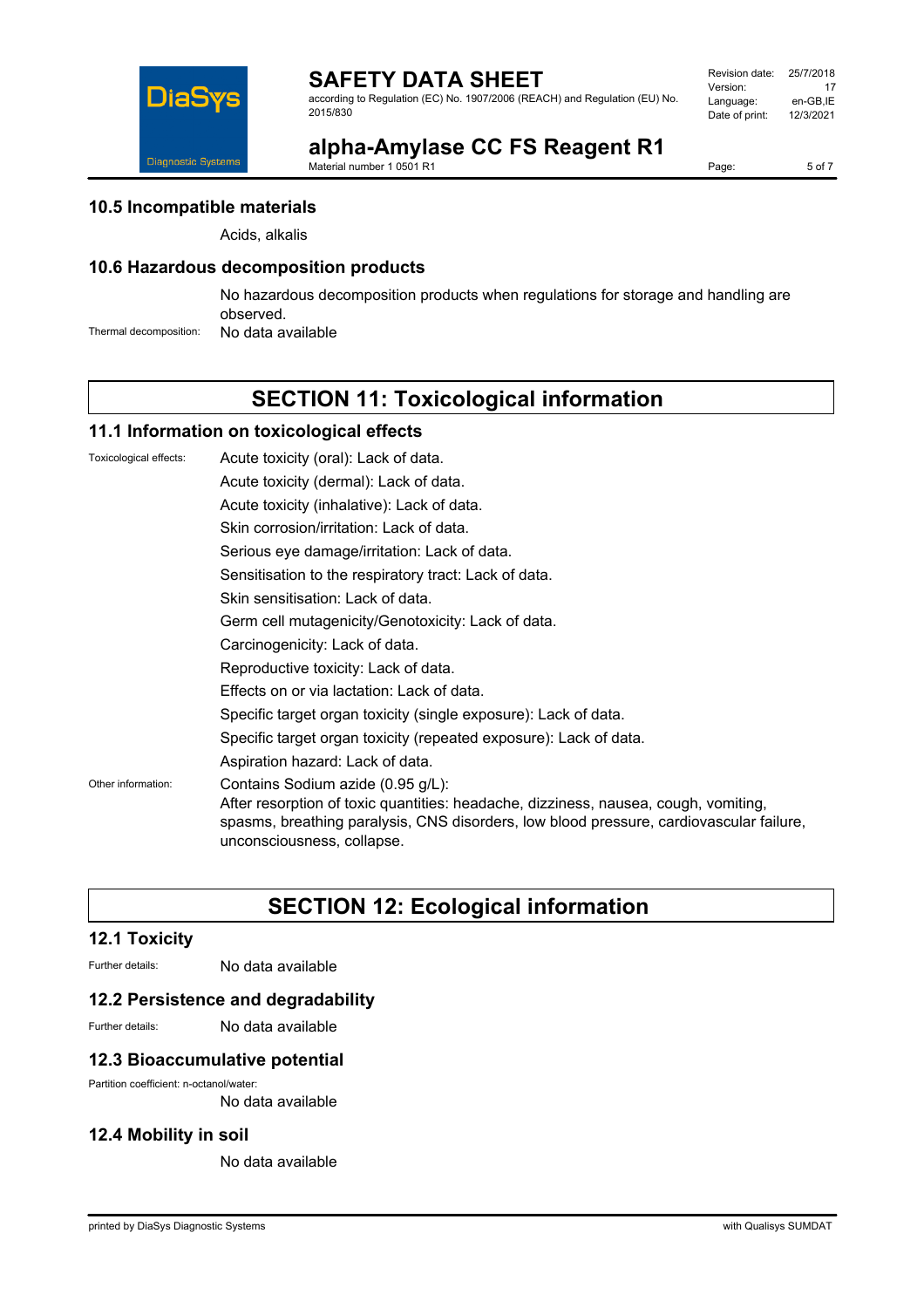

according to Regulation (EC) No. 1907/2006 (REACH) and Regulation (EU) No. 2015/830

| Revision date: | 25/7/2018 |
|----------------|-----------|
| Version:       | 17        |
| Language:      | en-GB.IE  |
| Date of print: | 12/3/2021 |
|                |           |

# **alpha-Amylase CC FS Reagent R1**

Material number 1 0501 R1

Page: 6 of 7

## **12.5 Results of PBT and vPvB assessment**

No data available

# **12.6 Other adverse effects**

General information: Do not allow to enter into ground-water, surface water or drains.

# **SECTION 13: Disposal considerations**

### **13.1 Waste treatment methods**

#### **Product**

| Waste key number: | 16 05 06 <sup>*</sup> = Laboratory chemicals, consisting of or containing hazardous substances,<br>including mixtures of laboratory chemicals.<br>* = Evidence for disposal must be provided. |  |
|-------------------|-----------------------------------------------------------------------------------------------------------------------------------------------------------------------------------------------|--|
| Recommendation:   | Special waste. Dispose of waste according to applicable legislation.                                                                                                                          |  |
| Package           |                                                                                                                                                                                               |  |
| Waste key number: | 15 01 02 = Plastic packaging                                                                                                                                                                  |  |
| Recommendation:   | Dispose of waste according to applicable legislation.<br>Non-contaminated packages may be recycled.                                                                                           |  |

# **SECTION 14: Transport information**

# **14.1 UN number**

ADR/RID, IMDG, IATA-DGR:

not applicable

### **14.2 UN proper shipping name**

ADR/RID, IMDG, IATA-DGR:

Not restricted

# **14.3 Transport hazard class(es)**

ADR/RID, IMDG, IATA-DGR:

not applicable

## **14.4 Packing group**

ADR/RID, IMDG, IATA-DGR:

not applicable

### **14.5 Environmental hazards**

Marine pollutant: no

### **14.6 Special precautions for user**

No dangerous good in sense of these transport regulations.

# **14.7 Transport in bulk according to Annex II of Marpol and the IBC Code**

No data available